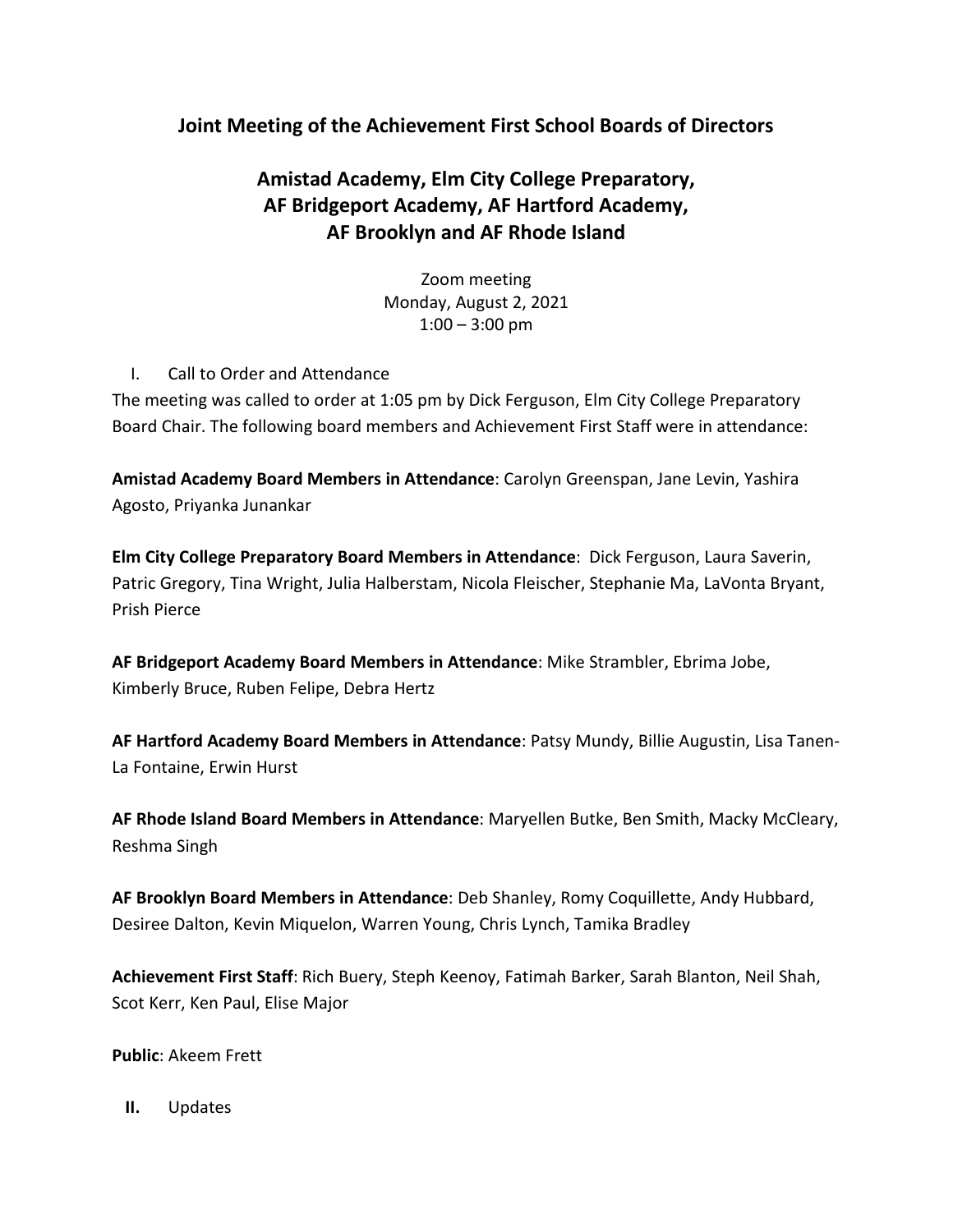#### A. Ransomware Attack

Mr. Rich Buery updated the boards on what happened with the REvil ransomware attach and how AF responded.

#### B. ESSER Funding

Mr. Neil Shah gave an overview of ESSER funding and how Achievement First and the schools are working on aligning ESSER funds with our COVID response strategies.

#### **III.** Leadership Transition and Vision Process

Mr. Rich Buery discussed his transition plans, as Ms. Fatimah Barker, AF's current Chief External Officer, will serve as the Interim CEO. Mr. Buery spoke about the organizational structure and the new positions added.

Mr. Buery then led a discussion about the Vision Process. The board gave feedback on the graduate aims and then reviewed the updated vision and mission Statement. Updating these statements was not originally intended to be part of the Vision Process but as the work towards defining our aspirations, updating the mission statement naturally followed. The board gave feedback on the vision and mission statements.

## **IV.** 2020-21 Review of Academy Performance and COVID Response Strategies

Ms. Stephanie Keenoy, AF's Superintendent, led a discussion about the performance of the AF schools during the 2020-21 school year. During that year, AF's New York schools were remote all year, while the Connecticut and Rhode Island schools operated in a hybrid mode, offering inperson learning for interested students during parts of the year.

Ms. Keenoy reviewed her goals for the 2020-21 school year and outcomes in the categories of student safety, student experience, staff experience, family experience and remote and hybrid programming and academic performance.

She then reviewed the academic performance of the elementary, middle and high schools by discussing the tests administered, procedures for assessments and results. Across all academy levels, Ms. Keenoy discussed reading levels as a separate measure from many of the other assessments administered by AF. The board posed question and engaged in discussions around the results.

Ms. Keenoy reviewed AF's guiding principles which helped AF draft the response strategies.

- 1. Designing for physical safety.
- 2. Continuing to prioritize student experience.